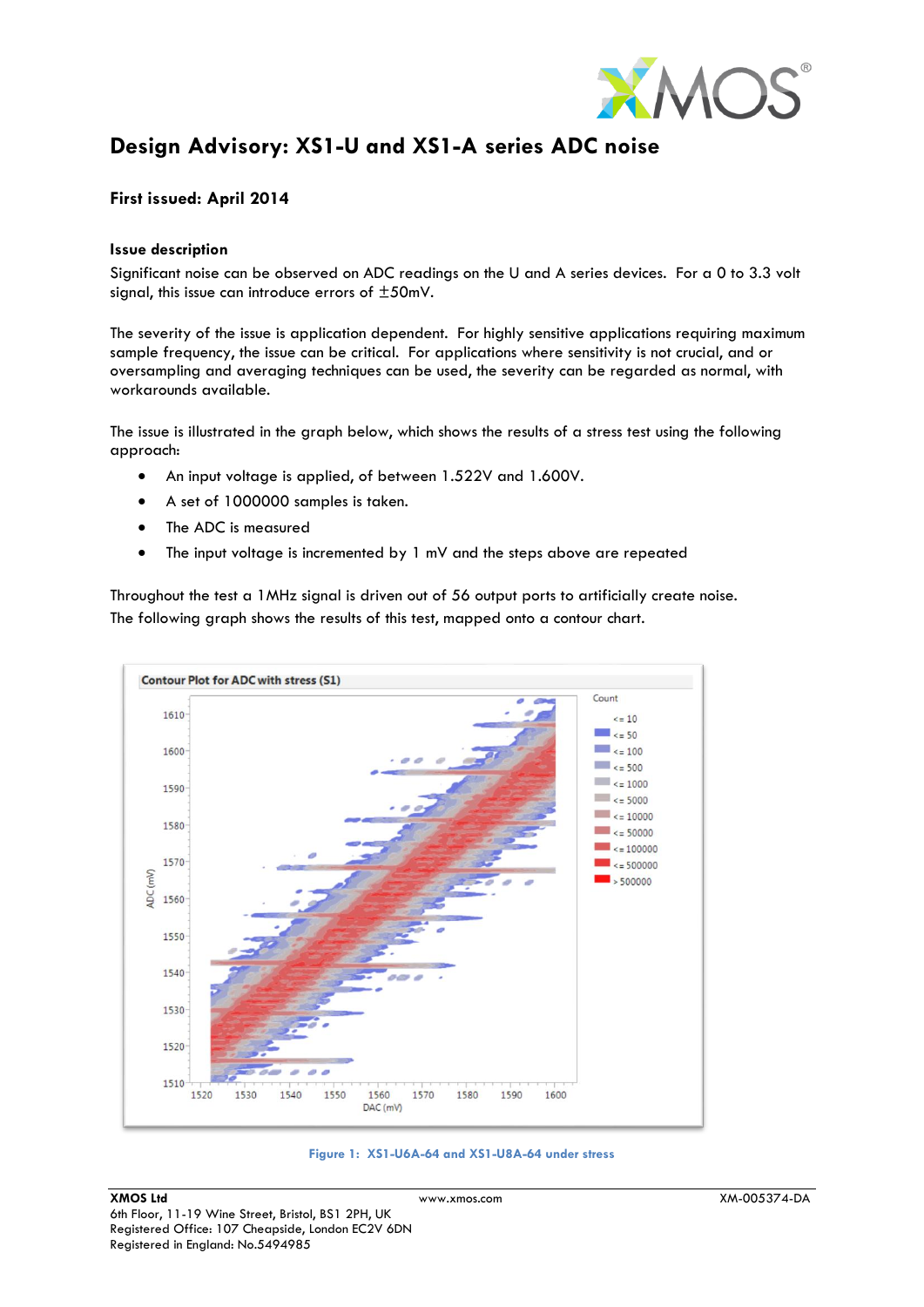



#### **Figure 2: XS1-U8A-128, XS1-U10A-128, XS1-U12A-128 and XS1-U16A under stress**

# **Affected devices and firmwares**

The following devices are affected:

- XS1-U6A-64-FB96-C4
- XS1-U6A-64-FB96-I4
- XS1-U6A-64-FB96-C5
- XS1-U6A-64-FB96-I5
- XS1-U8A-64-FB96-C4
- XS1-U8A-64-FB96-I4
- XS1-U8A-64-FB96-C5
- XS1-U8A-64-FB96-I5
- XS1-A6A-64-FB96-C4
- XS1-A6A-64-FB96-I4
- XS1-A6A-64-FB96-C5
- XS1-A6A-64-FB96-I5
- XS1-A8A-64-FB96-C4
- XS1-A8A-64-FB96-I4
- XS1-A8A-64-FB96-C5
- XS1-A8A-64-FB96-I5
- XS1-U8A-128-FB217-C10
- XS1-U8A-128-FB217-I10
- XS1-U8A-128-FB217-I14
- XS1-U8A-128-FB217-C14
- XS1-U10A-128-FB217-C10
- XS1-U10A-128-FB217-I10
- XS1-U12A-128-FB217-C10
- XS1-U12A-128-FB217-I10
- XS1-U16A-128-FB217-C10
- XS1-U16A-128-FB217-I10
- XS1-A8A-128-FB217-C10
- XS1-A8A-128-FB217-I10
- XS1-A8A-128-FB217-I14
- XS1-A8A-128-FB217-C14
- XS1-A10A-128-FB217-C10
- XS1-A10A-128-FB217-I10
- XS1-A12A-128-FB217-C10
- XS1-A12A-128-FB217-I10
- XS1-A16A-128-FB217-C10
- XS1-A16A-128-FB217-I10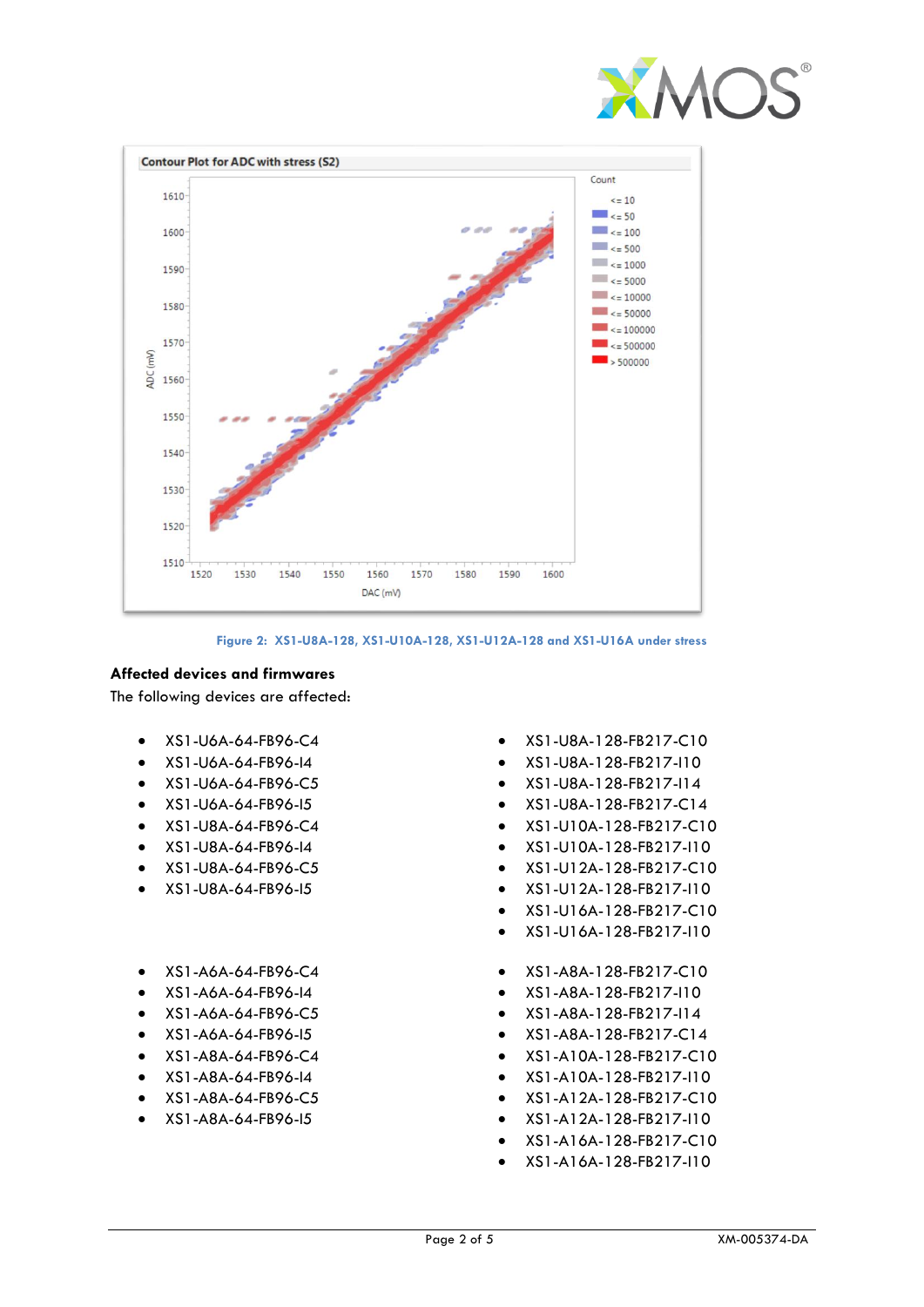

## **Recommended actions**

Noise can be reduced by taking an average over several readings. The graphs below show the effect of averaging on the XS1-U8A-64-FB96-C5 when applied to n-million samples per input voltage step, where 'n' is the number of averaged samples.

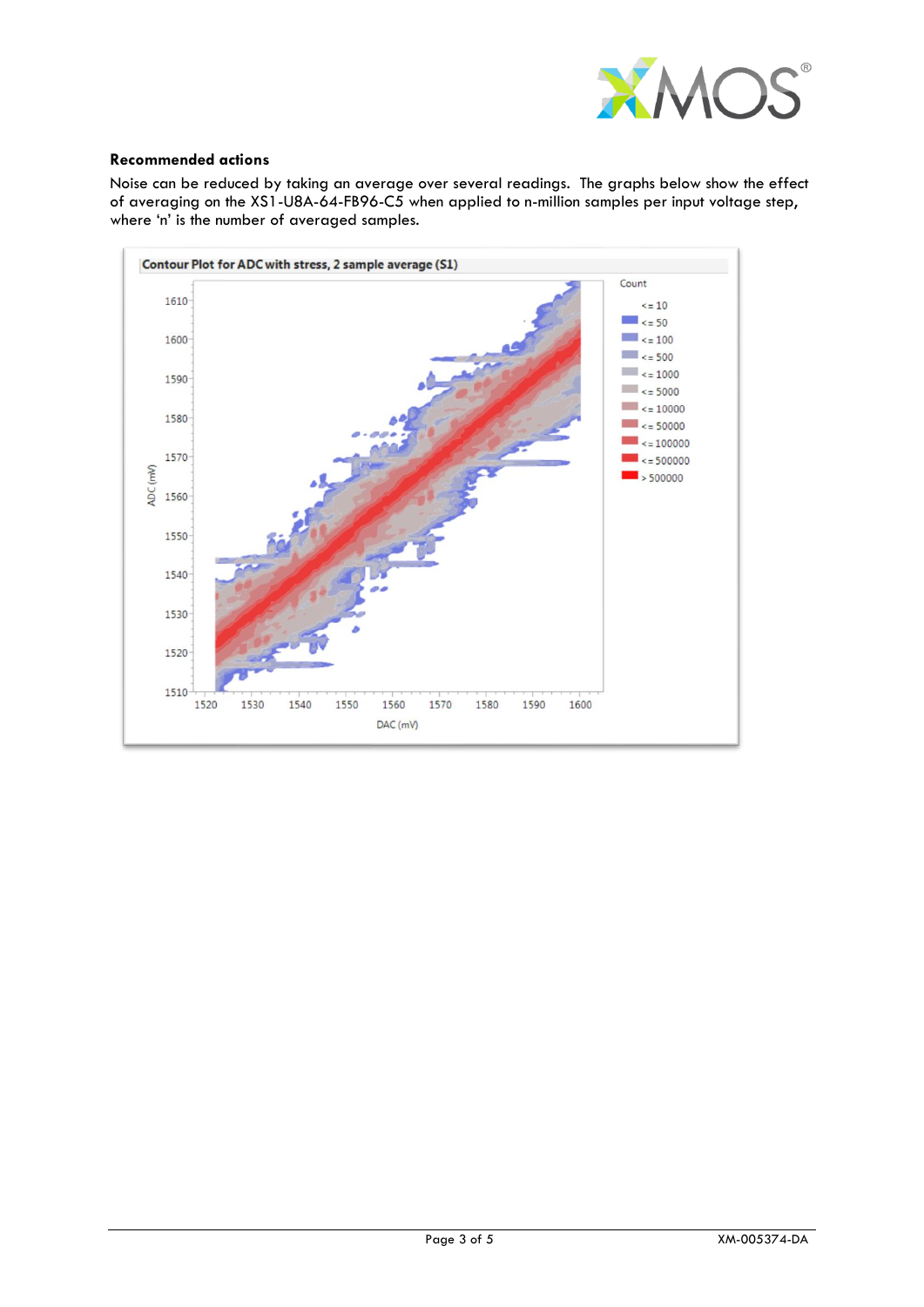